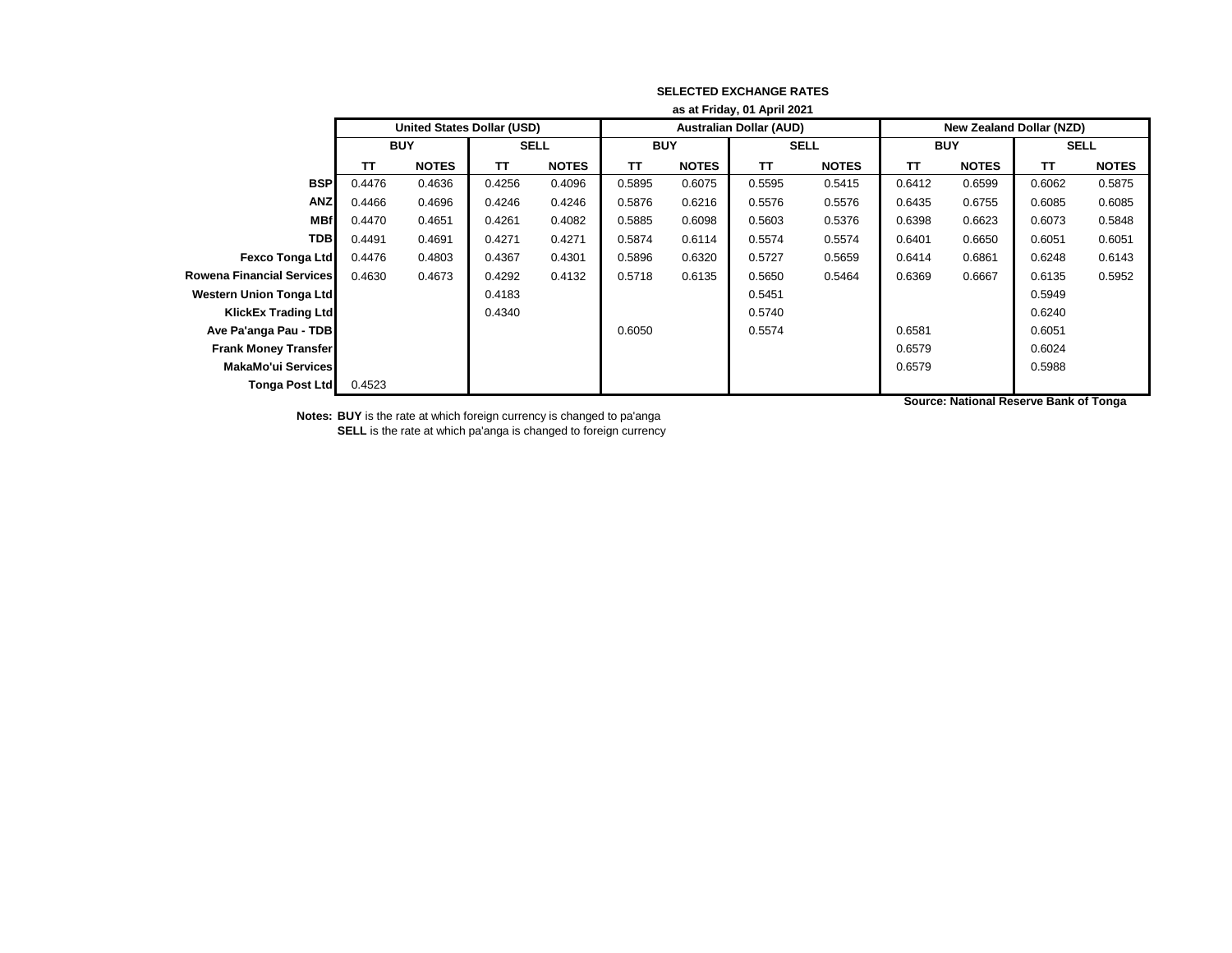|                                  | as at Friday, 09 April 2021 |                                   |             |              |            |              |                                |              |                                 |              |             |              |
|----------------------------------|-----------------------------|-----------------------------------|-------------|--------------|------------|--------------|--------------------------------|--------------|---------------------------------|--------------|-------------|--------------|
|                                  |                             | <b>United States Dollar (USD)</b> |             |              |            |              | <b>Australian Dollar (AUD)</b> |              | <b>New Zealand Dollar (NZD)</b> |              |             |              |
|                                  |                             | <b>BUY</b>                        | <b>SELL</b> |              | <b>BUY</b> |              | <b>SELL</b>                    |              | <b>BUY</b>                      |              | <b>SELL</b> |              |
|                                  | TΤ                          | <b>NOTES</b>                      | TΤ          | <b>NOTES</b> | <b>TT</b>  | <b>NOTES</b> | <b>TT</b>                      | <b>NOTES</b> | TΤ                              | <b>NOTES</b> | TΤ          | <b>NOTES</b> |
| <b>BSP</b>                       | 0.4488                      | 0.4648                            | 0.4268      | 0.4108       | 0.5869     | 0.6049       | 0.5569                         | 0.5389       | 0.6367                          | 0.6554       | 0.6017      | 0.5830       |
| <b>ANZ</b>                       | 0.4478                      | 0.4708                            | 0.4258      | 0.4258       | 0.5846     | 0.6186       | 0.5546                         | 0.5546       | 0.6390                          | 0.6710       | 0.6040      | 0.6040       |
| <b>MBf</b>                       | 0.4482                      | 0.4673                            | 0.4273      | 0.4082       | 0.5859     | 0.6098       | 0.5577                         | 0.5376       | 0.6353                          | 0.6579       | 0.6028      | 0.5814       |
| <b>TDB</b>                       | 0.4503                      | 0.4703                            | 0.4283      | 0.4283       | 0.5848     | 0.6088       | 0.5548                         | 0.5548       | 0.6357                          | 0.6606       | 0.6007      | 0.6007       |
| <b>Fexco Tonga Ltd</b>           | 0.4488                      | 0.4816                            | 0.4378      | 0.4312       | 0.5865     | 0.6291       | 0.5703                         | 0.5633       | 0.6361                          | 0.6811       | 0.6201      | 0.6099       |
| <b>Rowena Financial Services</b> | 0.4630                      | 0.4695                            | 0.4310      | 0.4149       | 0.5718     | 0.6135       | 0.5618                         | 0.5435       | 0.6369                          | 0.6623       | 0.6098      | 0.5882       |
| <b>T&amp;T Money Transfer</b>    |                             |                                   |             |              |            | 0.6116       |                                | 0.5636       | 0.6329                          | 0.6656       | 0.6070      | 0.6070       |
| MoneyGram - BSP                  | 0.4618                      |                                   |             |              | 0.5998     |              |                                |              | 0.6711                          |              |             |              |
| <b>Western Union Tonga Ltd</b>   |                             |                                   | 0.4186      |              |            |              | 0.5446                         |              |                                 |              | 0.5881      |              |
| <b>KlickEx Trading Ltd</b>       |                             |                                   | 0.4350      |              |            |              | 0.5740                         |              |                                 |              | 0.6220      |              |
| Ave Pa'anga Pau - TDB            |                             |                                   |             |              | 0.6023     |              | 0.5548                         |              | 0.6534                          |              | 0.6007      |              |
| <b>Digicel Mobile Money</b>      |                             |                                   |             |              | 0.6040     |              |                                |              | 0.6531                          |              |             |              |
| <b>Frank Money Transfer</b>      |                             |                                   |             |              |            |              |                                |              | 0.6667                          |              | 0.6024      |              |
| <b>Manatu Ofa Money Transfer</b> |                             |                                   |             |              |            |              |                                |              | 0.6757                          |              | 0.6329      |              |
| Toumu'a Money Transfer Ltd       |                             |                                   |             |              |            |              |                                |              | 0.6757                          |              | 0.6494      |              |
| <b>MakaMo'ui Services</b>        |                             |                                   |             |              |            |              |                                |              | 0.6667                          |              | 0.6061      |              |
| <b>Island Flexi Transfer</b>     |                             |                                   |             |              | 0.6024     |              |                                |              |                                 |              |             |              |
| <b>Tonga Post Ltd</b>            | 0.4511                      |                                   |             |              |            |              |                                |              |                                 |              |             |              |

**Notes: BUY** is the rate at which foreign currency is changed to pa'anga **SELL** is the rate at which pa'anga is changed to foreign currency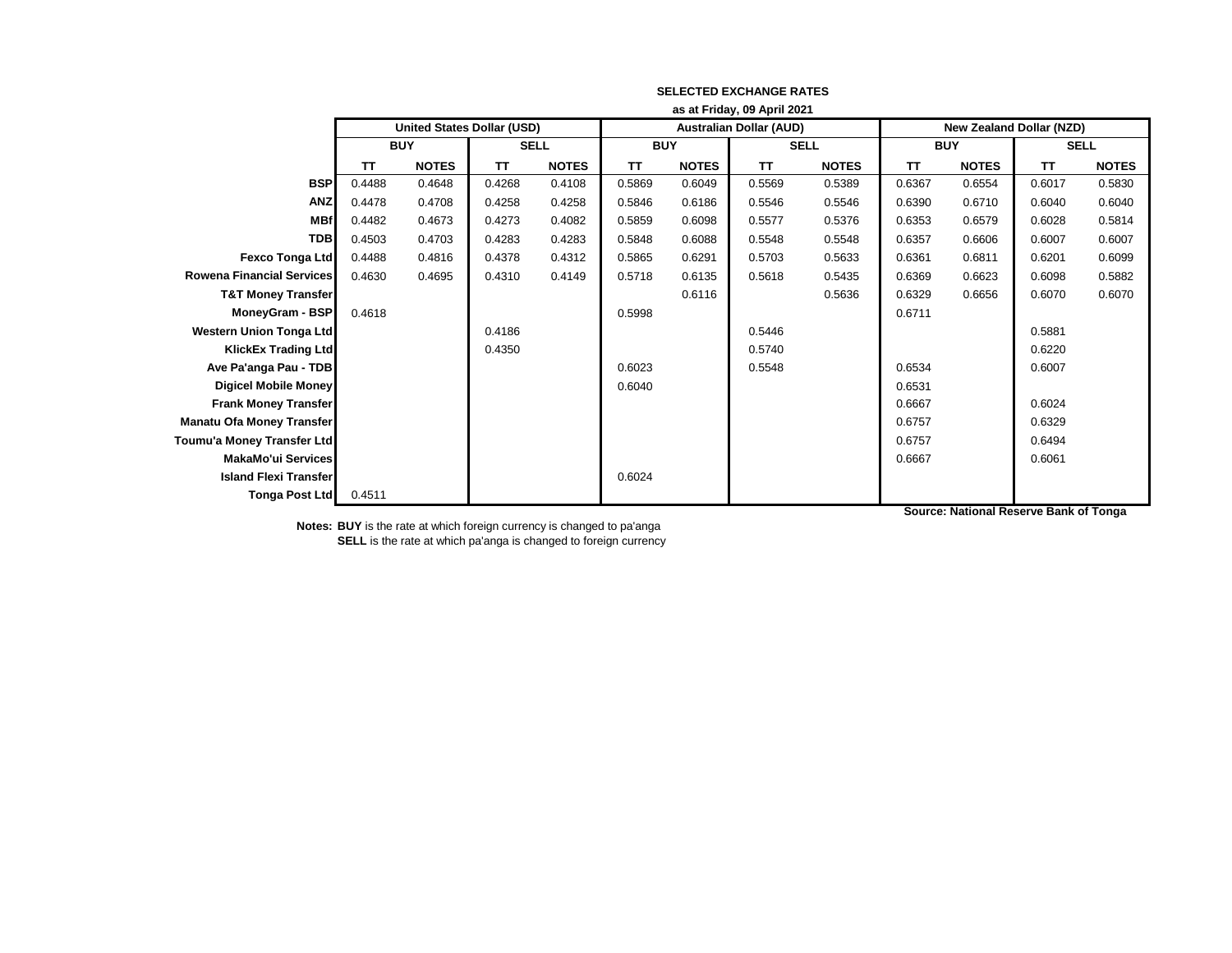|                                  | as at Friday, 16 April 2021 |                                   |             |              |            |              |                                |              |                                 |              |             |              |
|----------------------------------|-----------------------------|-----------------------------------|-------------|--------------|------------|--------------|--------------------------------|--------------|---------------------------------|--------------|-------------|--------------|
|                                  |                             | <b>United States Dollar (USD)</b> |             |              |            |              | <b>Australian Dollar (AUD)</b> |              | <b>New Zealand Dollar (NZD)</b> |              |             |              |
|                                  |                             | <b>BUY</b>                        | <b>SELL</b> |              | <b>BUY</b> |              | <b>SELL</b>                    |              | <b>BUY</b>                      |              | <b>SELL</b> |              |
|                                  | <b>TT</b>                   | <b>NOTES</b>                      | TΤ          | <b>NOTES</b> | TΤ         | <b>NOTES</b> | <b>TT</b>                      | <b>NOTES</b> | TΤ                              | <b>NOTES</b> | <b>TT</b>   | <b>NOTES</b> |
| <b>BSP</b>                       | 0.4523                      | 0.4683                            | 0.4303      | 0.4143       | 0.5841     | 0.6021       | 0.5541                         | 0.5361       | 0.6317                          | 0.6504       | 0.5967      | 0.5780       |
| <b>ANZ</b>                       | 0.4513                      | 0.4743                            | 0.4293      | 0.4293       | 0.5815     | 0.6155       | 0.5515                         | 0.5515       | 0.6332                          | 0.6652       | 0.5982      | 0.5982       |
| <b>MBf</b>                       | 0.4517                      | 0.4717                            | 0.4308      | 0.4115       | 0.5831     | 0.6061       | 0.5549                         | 0.5348       | 0.6302                          | 0.6536       | 0.5979      | 0.5747       |
| <b>TDB</b>                       | 0.4538                      | 0.4738                            | 0.4318      | 0.4318       | 0.5812     | 0.6052       | 0.5512                         | 0.5512       | 0.6291                          | 0.6540       | 0.5941      | 0.5941       |
| <b>Fexco Tonga Ltd</b>           | 0.4523                      | 0.4854                            | 0.4412      | 0.4347       | 0.5840     | 0.6260       | 0.5672                         | 0.5606       | 0.6320                          | 0.6756       | 0.6145      | 0.6050       |
| <b>Rowena Financial Services</b> | 0.4673                      | 0.4717                            | 0.4348      | 0.4184       | 0.6061     | 0.6098       | 0.5618                         | 0.5405       | 0.6579                          | 0.6579       | 0.6024      | 0.5848       |
| <b>T&amp;T Money Transfer</b>    |                             |                                   |             |              |            | 0.6051       |                                | 0.5571       | 0.6410                          | 0.6534       | 0.6040      | 0.6040       |
| <b>MoneyGram - BSP</b>           | 0.4656                      |                                   |             |              | 0.5974     |              |                                |              | 0.6630                          |              |             |              |
| <b>Western Union Tonga Ltd</b>   |                             |                                   | 0.4220      |              |            |              | 0.5394                         |              |                                 |              | 0.5829      |              |
| <b>KlickEx Trading Ltd</b>       |                             |                                   |             |              |            |              | 0.5690                         |              |                                 |              | 0.6140      |              |
| Ave Pa'anga Pau - TDB            |                             |                                   |             |              | 0.5990     |              | 0.5512                         |              | 0.6472                          |              | 0.5941      |              |
| <b>Digicel Mobile Money</b>      |                             |                                   |             |              | 0.6000     |              |                                |              | 0.6484                          |              |             |              |
| <b>Frank Money Transfer</b>      |                             |                                   |             |              |            |              |                                |              | 0.6667                          |              | 0.6061      |              |
| <b>Manatu Ofa Money Transfer</b> |                             |                                   |             |              |            |              |                                |              | 0.6757                          |              | 0.6329      |              |
| Toumu'a Money Transfer Ltd       |                             |                                   |             |              |            |              |                                |              | 0.6757                          |              | 0.6494      |              |
| <b>MakaMo'ui Services</b>        |                             |                                   |             |              |            |              |                                |              | 0.6667                          |              | 0.6061      |              |
| <b>Island Flexi Transfer</b>     |                             |                                   |             |              | 0.6024     |              | 0.5800                         |              |                                 |              |             |              |

**Notes: BUY** is the rate at which foreign currency is changed to pa'anga **SELL** is the rate at which pa'anga is changed to foreign currency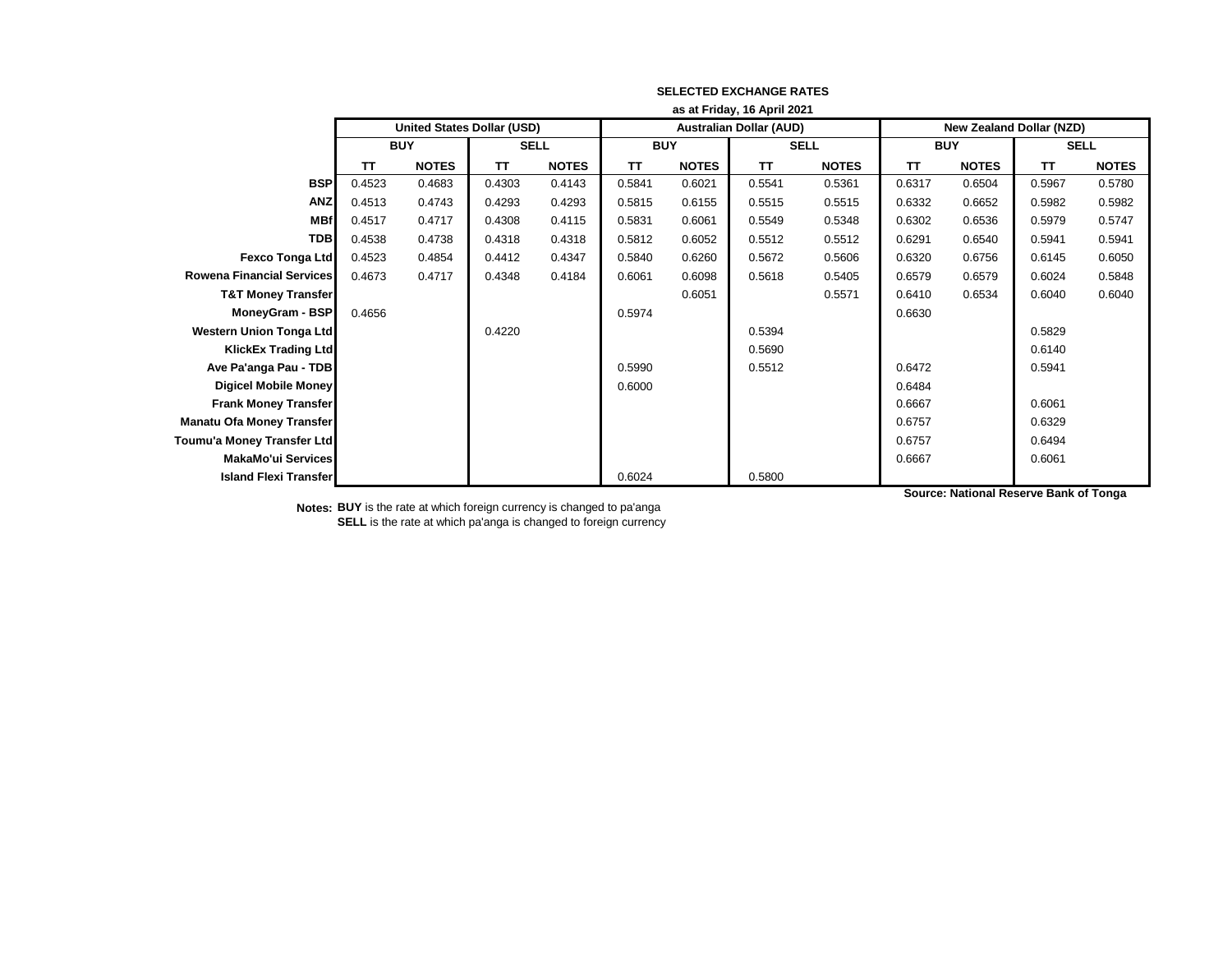|                                  | as at Friday, 23 April 2021 |                                   |             |              |            |              |                                |              |                                 |              |             |              |
|----------------------------------|-----------------------------|-----------------------------------|-------------|--------------|------------|--------------|--------------------------------|--------------|---------------------------------|--------------|-------------|--------------|
|                                  |                             | <b>United States Dollar (USD)</b> |             |              |            |              | <b>Australian Dollar (AUD)</b> |              | <b>New Zealand Dollar (NZD)</b> |              |             |              |
|                                  |                             | <b>BUY</b>                        | <b>SELL</b> |              | <b>BUY</b> |              | <b>SELL</b>                    |              | <b>BUY</b>                      |              | <b>SELL</b> |              |
|                                  | <b>TT</b>                   | <b>NOTES</b>                      | <b>TT</b>   | <b>NOTES</b> | <b>TT</b>  | <b>NOTES</b> | <b>TT</b>                      | <b>NOTES</b> | <b>TT</b>                       | <b>NOTES</b> | <b>TT</b>   | <b>NOTES</b> |
| <b>BSP</b>                       | 0.4520                      | 0.4680                            | 0.4300      | 0.4140       | 0.5871     | 0.6051       | 0.5571                         | 0.5391       | 0.6320                          | 0.6507       | 0.5970      | 0.5783       |
| <b>ANZ</b>                       | 0.4510                      | 0.4740                            | 0.4290      | 0.4290       | 0.5845     | 0.6185       | 0.5545                         | 0.5545       | 0.6338                          | 0.6658       | 0.5988      | 0.5988       |
| <b>MBf</b>                       | 0.4514                      | 0.4695                            | 0.4305      | 0.4115       | 0.5861     | 0.6098       | 0.5579                         | 0.5376       | 0.6306                          | 0.6536       | 0.5982      | 0.5747       |
| <b>TDB</b>                       | 0.4535                      | 0.4735                            | 0.4315      | 0.4315       | 0.5846     | 0.6086       | 0.5546                         | 0.5546       | 0.6302                          | 0.6551       | 0.5952      | 0.5952       |
| <b>Fexco Tonga Ltd</b>           | 0.4520                      | 0.4851                            | 0.4410      | 0.4344       | 0.5872     | 0.6293       | 0.5710                         | 0.5635       | 0.6322                          | 0.6760       | 0.6160      | 0.6053       |
| <b>T&amp;T Money Transfer</b>    |                             |                                   |             |              |            | 0.6058       |                                | 0.5578       | 0.6410                          | 0.6512       | 0.6040      | 0.6040       |
| MoneyGram - BSP                  | 0.4621                      |                                   |             |              | 0.5962     |              |                                |              | 0.6641                          |              |             |              |
| Western Union Tonga Ltd          |                             |                                   | 0.4233      |              |            |              | 0.5450                         |              |                                 |              | 0.5862      |              |
| <b>KlickEx Trading Ltd</b>       |                             |                                   |             |              |            |              | 0.5720                         |              |                                 |              | 0.6140      |              |
| Ave Pa'anga Pau - TDB            |                             |                                   |             |              | 0.6021     |              | 0.5546                         |              | 0.6479                          |              | 0.5952      |              |
| <b>Digicel Mobile Money</b>      |                             |                                   |             |              | 0.5989     |              |                                |              | 0.6463                          |              |             |              |
| <b>Frank Money Transfer</b>      |                             |                                   |             |              |            |              |                                |              | 0.6667                          |              | 0.6024      |              |
| <b>Manatu Ofa Money Transfer</b> |                             |                                   |             |              |            |              |                                |              | 0.6757                          |              | 0.6329      |              |
| Toumu'a Money Transfer Ltd       |                             |                                   |             |              |            |              |                                |              | 0.6757                          |              | 0.6494      |              |
| MakaMo'ui Services               |                             |                                   |             |              |            |              |                                |              | 0.6623                          |              | 0.6024      |              |

**Notes: BUY** is the rate at which foreign currency is changed to pa'anga **SELL** is the rate at which pa'anga is changed to foreign currency